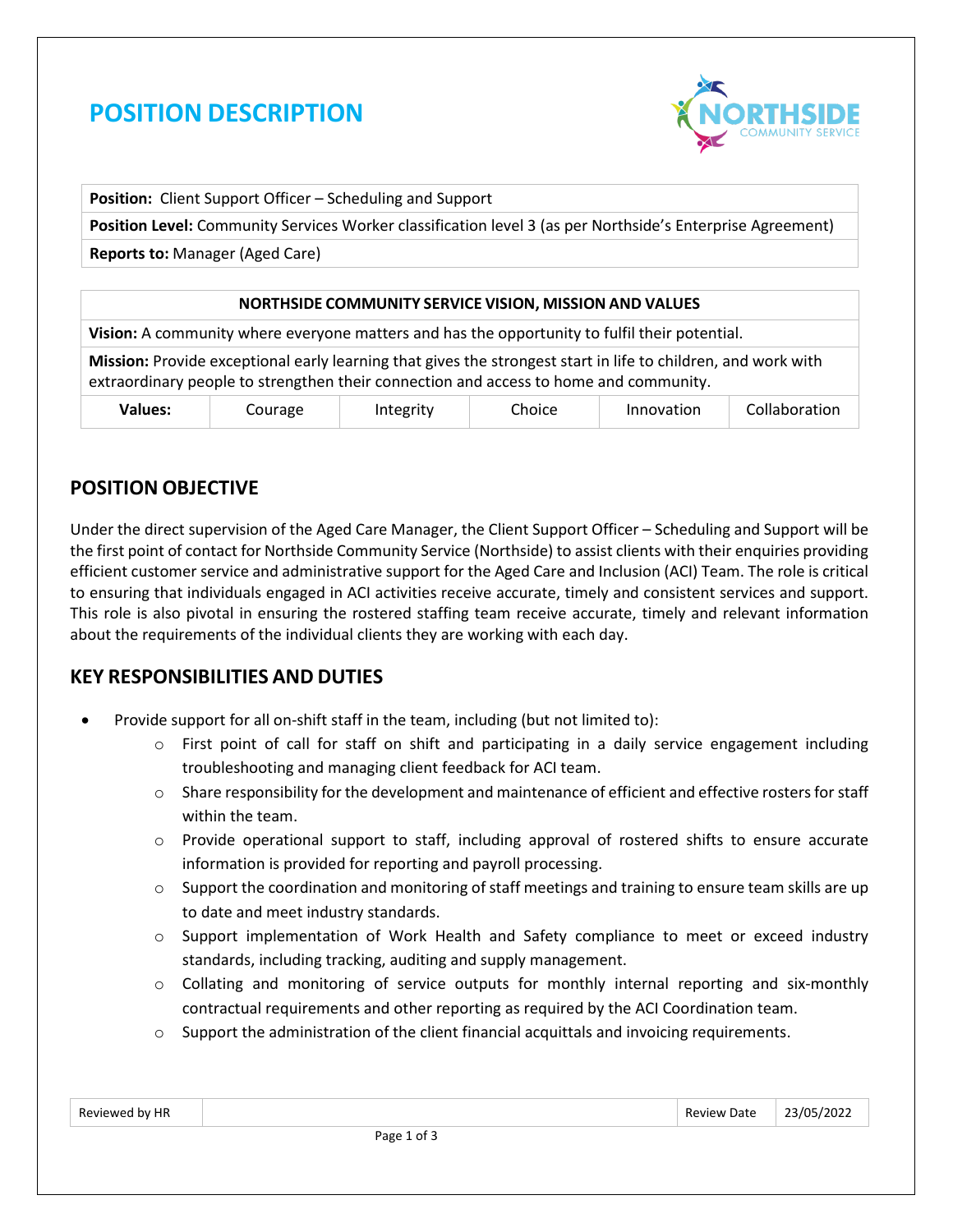- High-level customer service and support for ACI clients, including but not limited to:
	- $\circ$  Key point of contact for all enquiries (electronic, phone and face to face), including answering calls, making bookings and directing enquiries for ACI services, and other tasks as identified by the ACI Coordinators.
	- o Work closely with internal teams and external referral agencies to provide clients with services that meet their needs.
	- $\circ$  Deliver a streamlined introduction process for the intake and onboarding of new clients in accordance with client directed care (CDC) principles.
	- o Administer transport and home support enquiries using relevant Client Management System (CMS) by:
		- acting as a central intake point for coordination and rostering.
		- acting as an enquiry point for current and potential clients.
		- tracking and scheduling ongoing client service reviews.
	- o Ensure client information is maintained in a timely, accurate and confidential manner within Northside's client management database.
	- o Maintain positive client experience including being the key point of contact for complaints and client feedback.
	- $\circ$  Complete joint work with the ACI Coordination team to improve the client experience and streamline service delivery processes and systems.
- Work as a member of a multi-disciplinary team including flexible on-call, work rotation within Northside's operations, and attending meetings as required.
- Provide high quality and consistent customer service to all internal and external stakeholders and provide a climate of hospitality and welcome to clients and visitors by presenting a personal image of warmth, service and professionalism.
- Develop and maintain a firm understanding of Northside's ACI services.
- Undertake other relevant duties as directed, consistent with the employee's skill, competence and training.
- Apply and uphold principles of equity and anti-discrimination in the workplace and adhere to organisational and legislative Health, Safety and Environment requirements.

# **ESSENTIAL SKILLS, KNOWLEDGE AND EXPERIENCE**

- 1. Demonstrated experience in providing exceptional coordination support and customer service, preferably in community services, Aged Care or similar environment.
- 2. High-level written communication skills and computer literacy, ability to prepare reports, record keeping, and correspondence to a high standard for a range of audiences.
- 3. Demonstrated ability to coordinate tasks and manage time and competing priorities.
- 4. Experience in cash handling and preparation of banking.
- 5. Strong work ethic and keen interest to learn.
- 6. Demonstrated ability to work collaboratively as part of a team, or independently, to prioritise and undertake duties.
- 7. Highly organised, professional, ethical and mature approach to work.